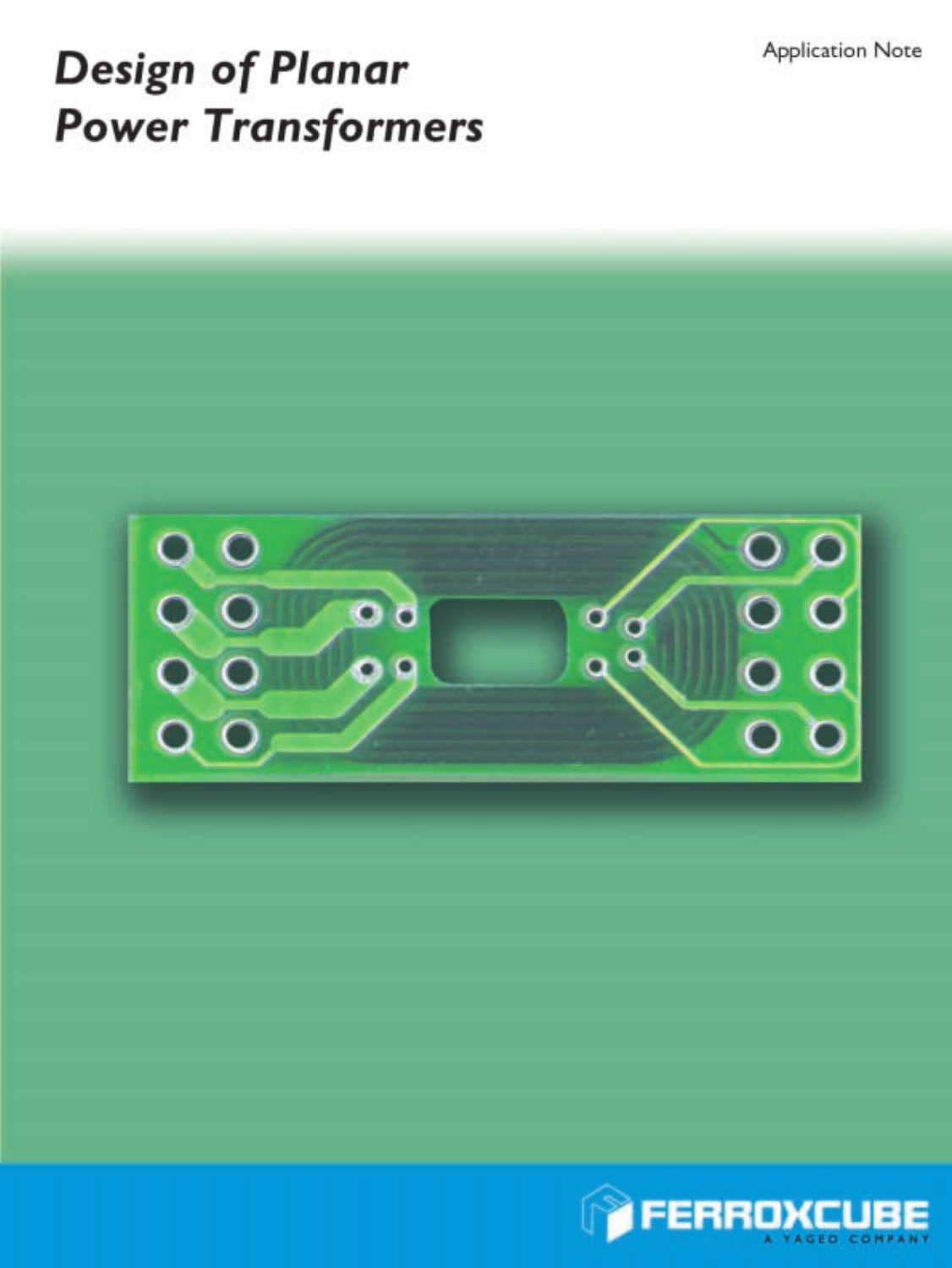# **Design of Planar Power Transformers**

#### **Contents**

| Introduction                            |          |
|-----------------------------------------|----------|
| Design procedure                        |          |
| Design examples<br>-flyback<br>-forward | 8<br>10  |
| Formulas<br>Layer design                | 13<br>14 |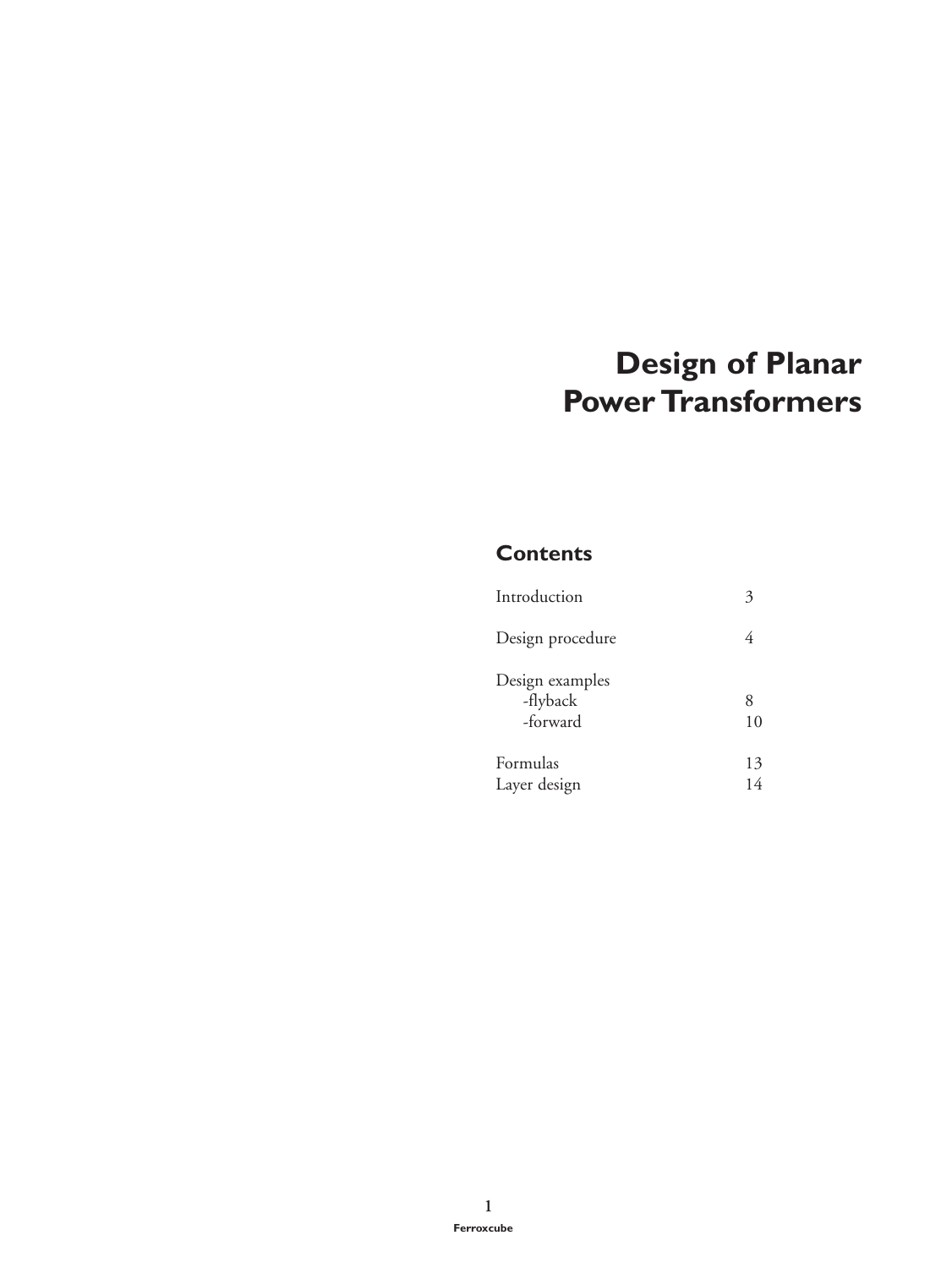

*Exploded view of a planar transformer*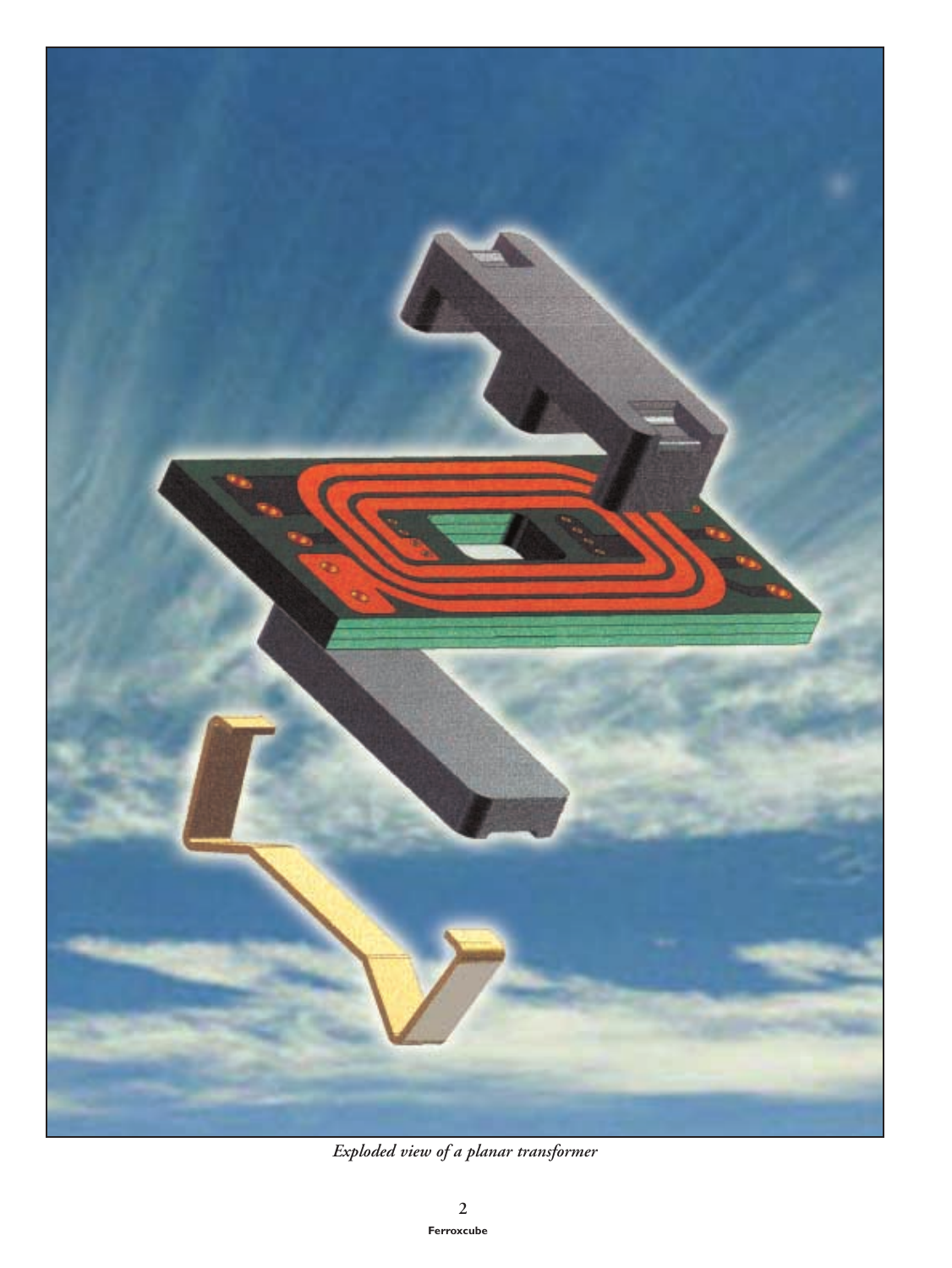# **Introduction**

Planar transformers can be constructed as stand alone components, with a stacked layer design or a small multilayer PCB, or integrated into a multilayer board of the power supply.

Important advantages of planar magnetics are:

- very low profile
- excellent thermal characteristics.
- low leakage inductance
- excellent repeat ability of properties

Measurements on planar E core transformers under operating conditions with windings in multilayer PCBs show that the thermal resistance is substantially lower (up to 50 %) compared to conventional wire wound transformers with the same effective core volume  $V_{e}$ . This is caused by the improved surface to volume ratio. The result of this better cooling capability is that planar transformers can handle higher throughput power densities, while the temperature rise is still within acceptable limits.

This brochure presents a fast and easy method to make designs for planar power transformers. Examples which have been designed with this fast

procedure will be discussed.

Tests under operating conditions show that the measured results are in good agreement with the predicted temperature rise.



*Planar principles*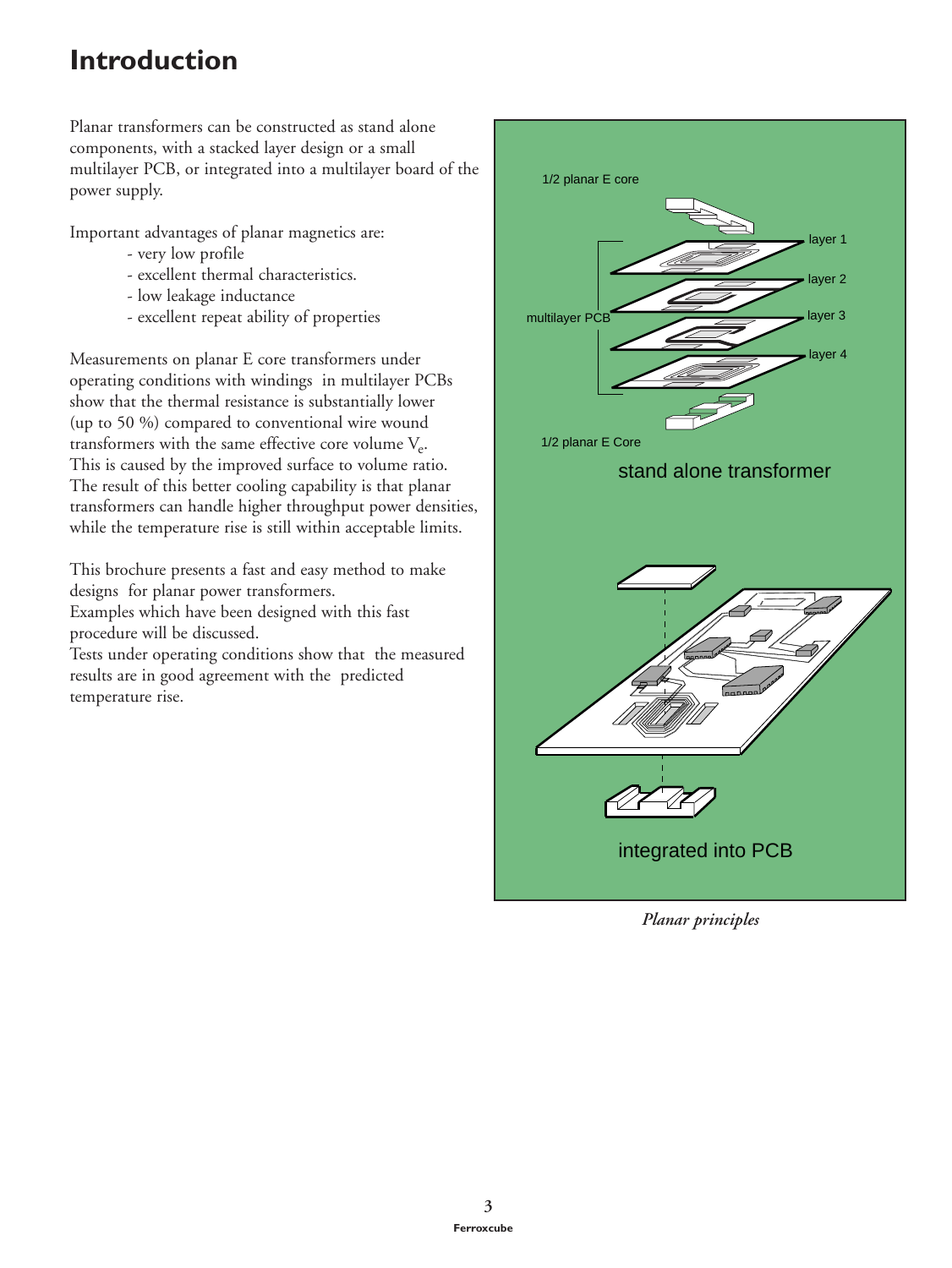## **Design procedure**

#### **1. Calculation of maximum flux density**

The core and copper losses in a transformer under operating conditions will induce a temperature rise. This rise must stay below a maximum allowable value to avoid damage to the transformer or the rest of the circuitry. In thermal equilibrium the total losses in the transformer,  $P_{trafo}$ , can be related to a temperature rise  $\Delta T$  of the transformer with an analogon of Ohm's law by:

$$
P_{trafo} = \frac{\Delta T}{R_{th}} \tag{1}
$$

In this formula  $R_{th}$  represents the thermal resistance of the transformer.  $P_{trafo}$  can in fact be interpreted as the cooling capability of the transformer.

Previous work <sup>(1)</sup>, showed that it is possible to establish an empirical formula which relates the value of thermal resistance of a transformer directly to the value of the effective magnetic volume  $V_e$  of the ferrite core used. This empirical formula is valid for wire wound transformers with core shapes like RM and ETD. A similar relation has now been found for planar E transformers.

This relation can be used to estimate the temperature rise of the transformer as a function of flux density in the core. Because of the limited available winding space it is recommended to use the maximum allowed flux densities in planar magnetics.

With the assumption that half of the total transformer loss is core loss, it is possible to express the maximum core loss density  $P_{core}$  as a function of the allowed temperature rise ∆T of the transformer as:

$$
P_{\text{core}} = \frac{12 \cdot \Delta T}{\sqrt{V_{\text{e}} (\text{cm}^3)}}
$$
 [mW/cm<sup>3</sup>] [2]

Power losses in our ferrites have been measured as a function of frequency (f in Hz), peak flux density (B in T) and temperature (T in ° C). Core loss density can be approximated  $(2)$  by the following formula :

$$
P_{\text{core}} = C_m \cdot f^X \cdot B_{\text{peak}}^Y (\text{ct}_0 - \text{ct}_1 \text{T} + \text{ct}_2 \text{T}^2) \qquad [3]
$$

$$
= C_m \cdot C_T \cdot f^X \cdot B_{\text{peak}}^Y \qquad [\text{mW/cm}^3]
$$

In this formula  $C_m$ , x, y, ct<sub>0</sub>, ct<sub>1</sub> and ct<sub>2</sub> are parameters which have been found by curve fitting of the measured power loss data. These parameters are specific for a ferrite material. They are dimensioned in such a way that at 100 °C the value of  $C_T$  is equal to 1.

In table 1 fit parameters are listed for several Ferroxcube power ferrites. Maximum allowed  $P_{\text{core}}$  is calculated with equation [2]. This value is inserted in equation [3]. Maximum allowed flux density  $B_{peak}$  can now be calculated by rewriting equation [3]:

$$
B_{peak} = \left[\frac{P_{core}}{C_m \cdot C_T \cdot f^{\times}}\right]^{1/y} \quad \text{[1]} \tag{4}
$$



*Bpeak in the formulas is half the peak to peak flux excursion in the core.*

| ferrite          | f(kHz)                                | $\mathbf{C}\mathbf{m}$ | $\mathbf{X}$ |      | ct <sub>2</sub> | ct <sub>1</sub> | $ct_0$         |
|------------------|---------------------------------------|------------------------|--------------|------|-----------------|-----------------|----------------|
| 3C <sub>30</sub> | $20-100$                              | $7.13.10^{-3}$         | 1.42         | 3.02 | $3.65.10^{-4}$  | $6.65.10^{-2}$  | $\overline{4}$ |
|                  | 100-200                               | $7.13.10^{-3}$         | 1.42         | 3.02 | $4.10^{-4}$     | 6.8.10 $^{-2}$  | 3.8            |
| 3C90             | $20 - 200$                            | $3.2.10^{-3}$          | 1.46         | 2.75 | $1.65.10^{-4}$  | $3.1.10^{-2}$   | 2.45           |
| 3C94             | 20-200                                | $2.37.10^{-3}$         | 1.46         | 2.75 | $1.65.10^{-4}$  | $3.1.10^{-2}$   | 2.45           |
|                  | 200-400                               | $2.10^{-9}$            | 2.6          | 2.75 | $1.65.10^{-4}$  | $3.1.10^{-2}$   | 2.45           |
| 3F3              | 100-300                               | $0.25.10^{-3}$         | 1.63         | 2.45 | $0.79.10^{-4}$  | $1.05.10^{-2}$  | 1.26           |
|                  | 300-500                               | $2.10^{-5}$            | 1.8          | 2.5  | $0.77.10^{-4}$  | $1.05.10^{-2}$  | 1.28           |
|                  | 500-1000                              | $3.6.10^{-9}$          | 2.4          | 2.25 | $0.67.10^{-4}$  | $0.81.10^{-2}$  | 1.14           |
| 3F4              | 500-1000                              | $12.10^{-4}$           | 1.75         | 2.9  | $0.95.10^{-4}$  | $1.1.10^{-2}$   | 1.15           |
|                  | $1000 - 3000$ $1.1.10$ <sup>-11</sup> |                        | 2.8          | 2.4  | $0.34.10^{-4}$  | $0.01.10^{-2}$  | 0.67           |

*Table 1: Fit parameters to calculate the power loss density*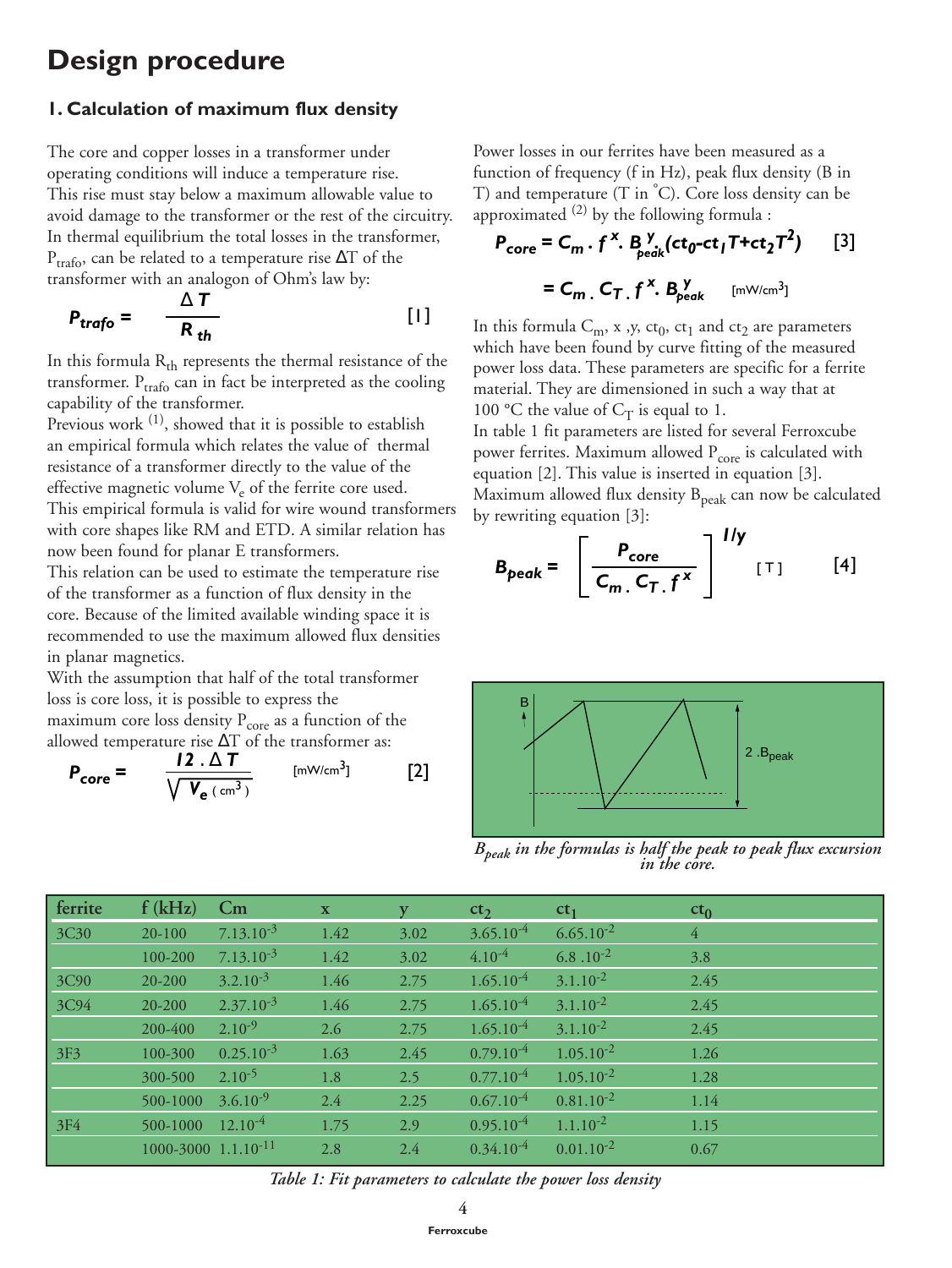#### **Note:**

The maximum allowed value for B can also be found in another way. Formula [3] together with the fit parameters can be inserted into a computer program which makes it possible to calculate the power losses for arbitrary wave forms (3). Advantage is that the real wave shape of B can be simulated to calculate the losses and that it is possible to select the optimum ferrite for the concerned application.

#### **2. Recommendations for distribution of the turns in the winding space**

Once the value for the maximum peak flux density is determined, established formulas applicable to the converter topology and transformer type (e.g. flyback or forward) can be used to calculate the number of primary and secondary turns.

A decision has to be made how the windings will be divided over the available layers. Currents in the tracks will induce a temperature rise of the PCB. It is recommended to distribute the winding turns in the outer layers symmetrically with respect to the turns in the inner layers for reasons of thermal expansion.

From a magnetic point of view the optimum would be to sandwich the primary and secondary layers. This will reduce the so called proximity effect (see page 6). However the available winding height in the PCBs and the required number of turns for the application will not always allow an optimum design.

For cost price reasons it is recommended to choose a standard thickness of the copper layers. Often a thickness of 35 or 70 µm are used by PCB manufacturers. The choice of thickness of the layers plays an important role for the temperature rise in the windings induced by the currents.

Safety Standards like IEC 950 require a distance of 400 µm through PCB material (FR2 or FR4) for mains insulation between primary and secondary windings. If mains insulation is not required a distance of 200 µm between the winding layers is sufficient. Furthermore one has to take into account a solder mask layer of about 50 µm on the top and bottom of the PCB.

The track width of a winding follows from the value of the current and the maximum current density allowed. The spacing between the turns is governed by the production capabilities and costs. A rule of thumb for a copper layer thickness of 35 µm is a track width and spacing of  $> 150$  µm, and for layers of 70 µm  $>200$  µm.

Depending on the production capability of the PCB manufacturer smaller dimensions might be possible, but that will probably imply a substantial cost increase of the PCB.

The number of turns per layer and the spacing between the turns are denoted by the symbols  $N_l$  and s respectively. Then for an available winding width  $b_w$ , the track width  $w_t$  can be calculated with (see fig 1):

$$
w_t = \frac{[b_w - (N_l + l) . \ \tilde{s} ]}{N_l}
$$
 [5]

In case mains insulation requirements have to be fulfilled the situation is somewhat different. The core is seen as a part of the primary side and has to be separated 400 µm from the secondary side. Therefore, the creepage distance between the (secondary) windings close to the inner and outer leg and the core must be 400 µm. In this case the track width can be calculated with [6] since 800 µm has to be subtracted from the available winding width.

$$
w_{t} = \frac{[b_{w} - 0.8 - (N_{1} - 1) \cdot s]}{N_{1}}
$$
 [6]

In formula 5 and 6 all dimensions are in mm.



*Fig.1 Track width wt spacing s and winding width bw*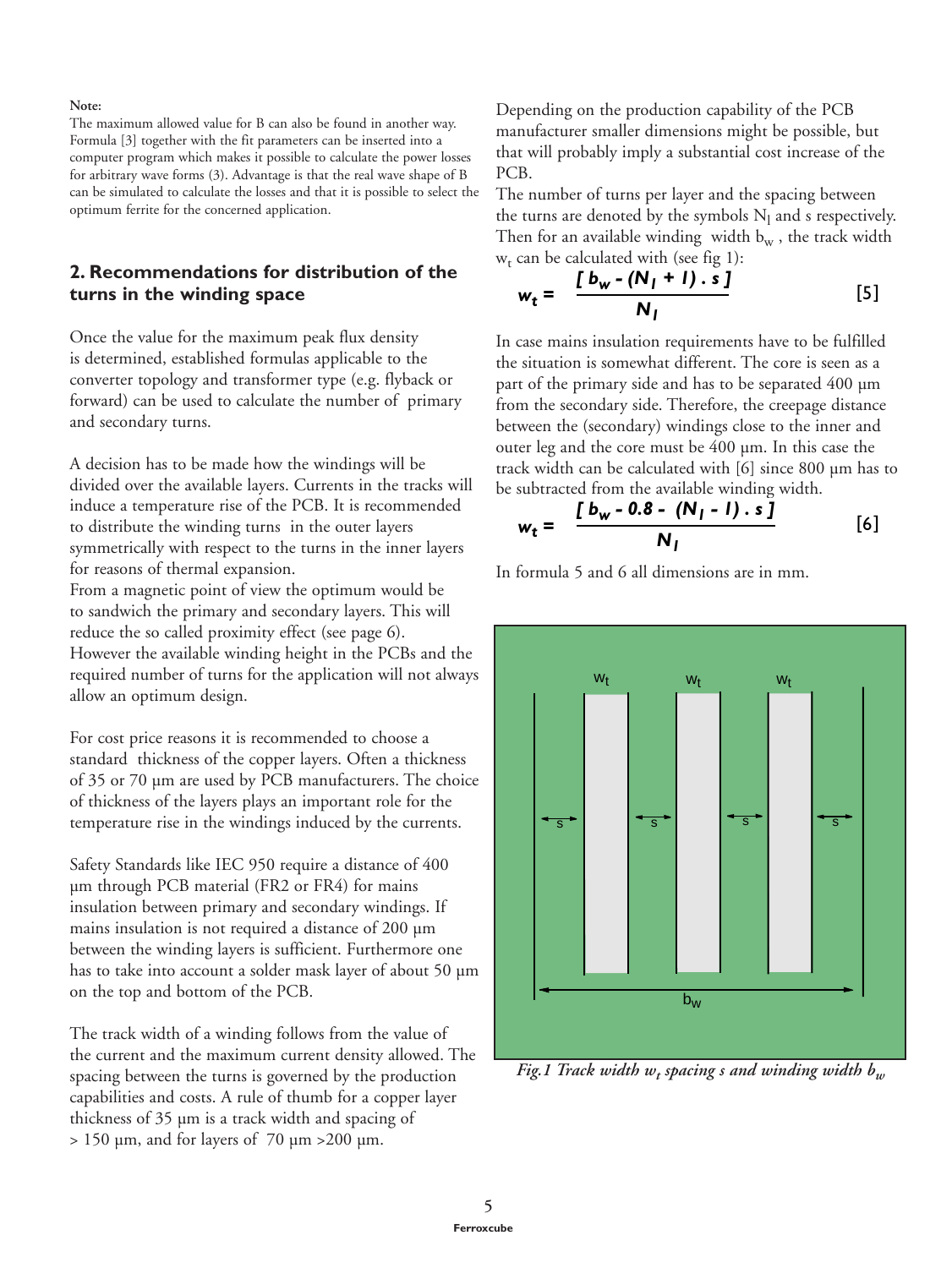#### **3. Determination of temperature rise in the PCB caused by the currents**

The final step is to check the temperature rise in the copper tracks induced by the currents. For this purpose the effective (= RMS) currents have to be calculated from the input data and desired output. The calculation method depends on the topology used. In the design examples this is shown for a conventional standard forward and flyback converter topology. An example of relations between the RMS currents and induced temperature rises for various cross sections of conductors in PCBs is shown in fig. 2. For single conductor applications or inductors which are not too closely spaced this chart can be used directly for determining conductor widths, conductor thickness, cross sectional areas and allowed maximum currents for various preset values of the temperature rise.

#### **Note:**

For groups of similar parallel inductors, if closely spaced, the temperature rise may be found by using an equivalent cross section and equivalent current. The equivalent cross section is the sum of the cross sections of the parallel conductors and the equivalent current is the sum of the currents in the inductor.

A shortcoming in this design approach is that the induced heat in the windings is assumed to be caused by a DC current while in reality there is an AC current causing skin effect and proximity effect.

The skin effect is the result of the magnetic field inside a conductor generated by the conductors own current. Fast current changes (high frequency) induce alternating fluxes which cause eddy currents. These eddy currents which add to the main current are opposite to the direction of the main current. The current is cancelled out in the centre of the conductor and moves towards the surface. The current density decreases exponentially from the surface towards the centre.

The skin depth  $\delta$  is the distance from the conductor surface towards the centre over which the current density has reduced by a factor of 1/e. The skin depth depends on material properties as conductivity and permeability and is inversely proportional to the square root of the frequency. For copper at 60 °C the skin depth can be approximated by:  $\delta(\mu m) = 2230/(f [kHz])^{1/2}$ . When the conductor width  $(w_t)$  is taken smaller than 2 $\delta$ , the contribution of this effect will be limited.This means a track width of <200 µm for a frequency of 500 kHz. If there is more winding width  $b_w$  available for the concerned number of turns, the best solution from the magnetic point of view would be to split them up in parallel tracks.

In practical situations there will be eddy current effects in the conductor not only due to the alternating field of its own current (skin effect) but also due to the fields of other conductors in the vicinity. This effect is called the proximity effect. When the primary and secondary layers are sandwiched this effect will be strongly decreased. Reason is that the primary and secondary currents flow in opposite directions so that their magnetic fields will cancel out. However there will still be a contribution to the proximity effect of the neighbouring conductors in the same layer.

#### *Empirical tool*

Temperature measurements on several designs of multilayer PCBs with AC currents supplied to the windings, show with reasonable accuracy that up to 1MHz each increase of 100 kHz in frequency gives 2 °C extra in temperature rise of the PCB compared to the values determined for DC currents.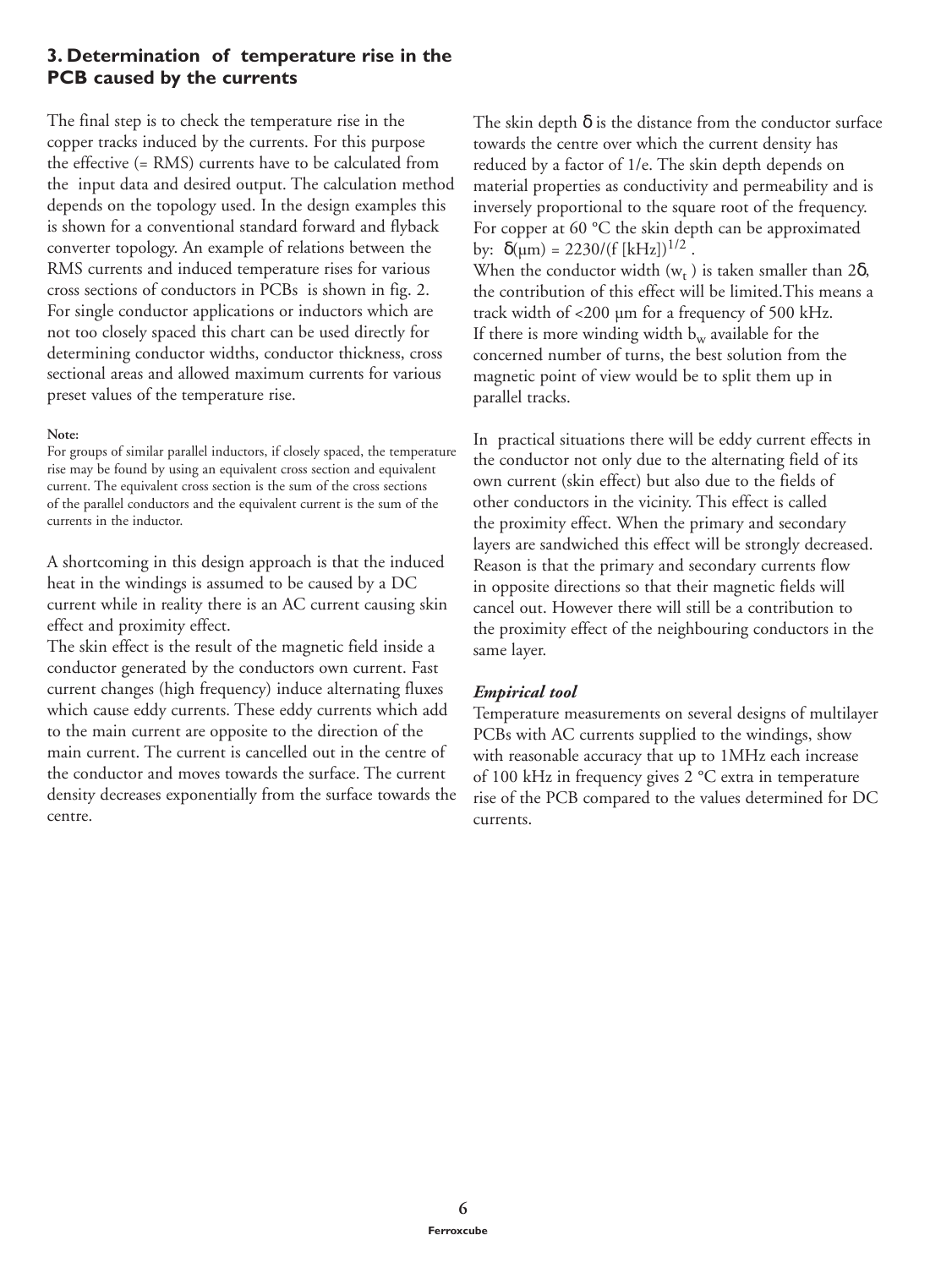

*Fig.2 Relation between current, dimensions of tracks in PCBs and temperature rise.*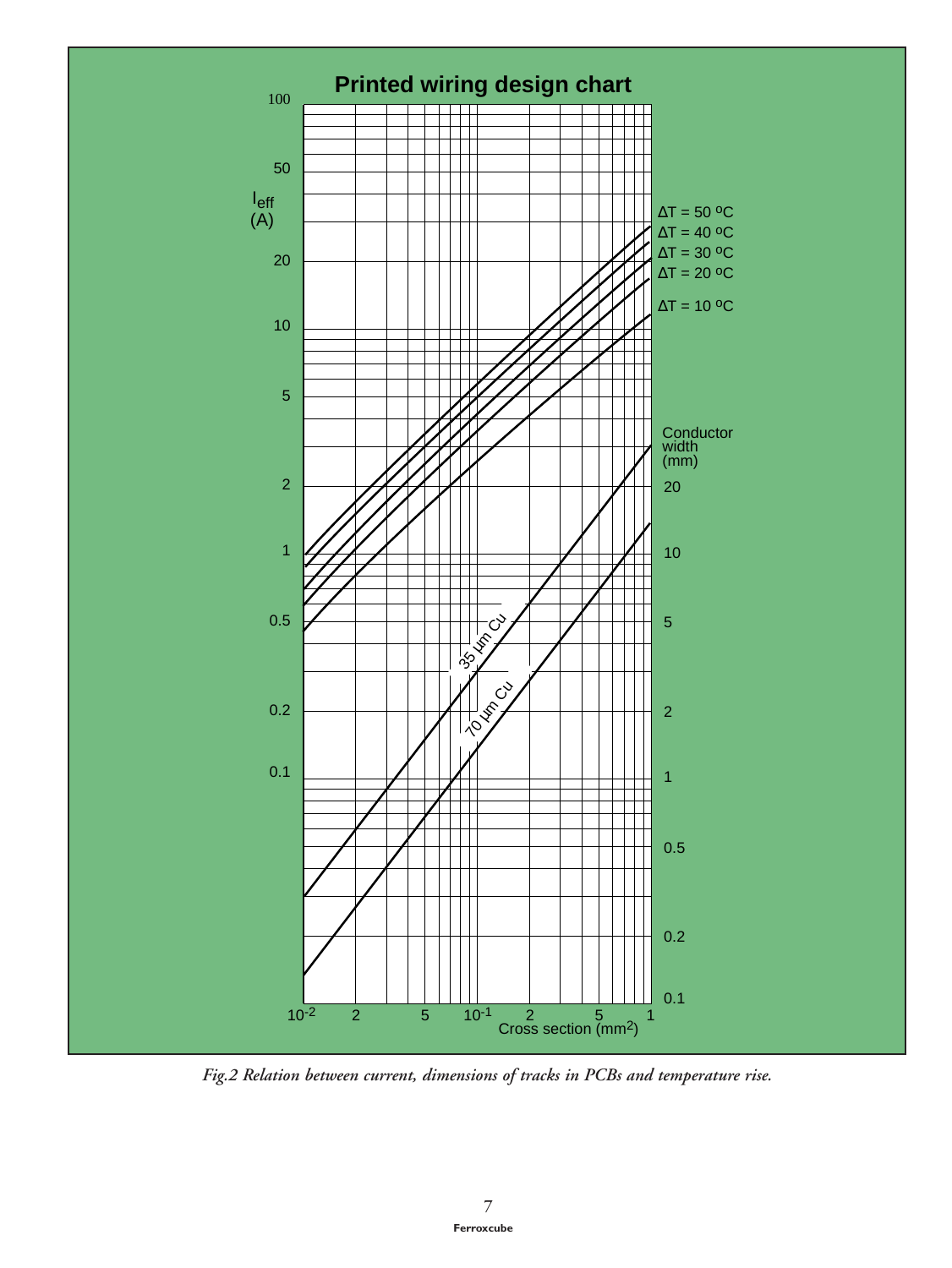# **Design example 1: Flyback transformer**

| minimum input voltage:   | Uimin               | $= 70$ V           |
|--------------------------|---------------------|--------------------|
| output voltage:          | Uo                  | $= 8.2 V$          |
| extra primary output:    | $Up_{IC}$           | $= 8V$             |
| primary duty cycle:      | $\delta_{\rm prim}$ | $\approx 0.48/0.5$ |
| secondary duty cycle:    | $\delta_{\rm sec}$  | $\approx 0.48/0.5$ |
| switching frequency      |                     | $\approx$ 120kHz   |
| output power             | $P_{\text{max}}$    | 8 W                |
| ambient temperature      | $\rm T_{amb}$       | $60^{\circ}$ C     |
| allowed temperature rise | $\Lambda$ T         | $35^{\circ}$ C     |
|                          |                     |                    |

The aim is to design a flyback transformer with a specification as shown above.

As a first step it is assumed that at this frequency a high peak flux density of 160 mT can be used. Later it will be checked whether this is possible given the allowed core losses and temperature rise.

Table 2 shows the calculated number of turns for the six smallest standard combinations of the Ferroxcube planar E and PLT cores. Also the primary self inductance and required airgaps and currents are calculated with formulas as shown in appendix 1.

From Table 2 it can be seen that he required number of primary turns for the E-14 core sets is too high for a multilayer PCB winding. Therefore an E-E18 or E-PLT18 core combinations look the most suitable choice. Rounding of  $N_1$ ,  $N_2$  and  $N_{IC}$  results in 24, 3 and 3 respectively.

A program based on expression [3] is used to compute the losses for unipolar triangle flux wave forms with frequency 120 kHz,  $B_{peak}$  160 mT and operating temperature 95 °C. For the power ferrites 3C30, 3C90 the expected core loss densities are 385 mW/cm3 and 430 mW/cm3.

Allowed core loss densities for  $\Delta T = 35$  °C are 470 mW/cm<sup>3</sup> for E-PLT18 and 429 mW/cm<sup>3</sup> for E-E18 (from equation 1).

The conclusion is that 3C30 and 3C90 can be used in both core combinations. Inferior ferrites with higher power losses would result in a too high temperature rise.

The 24 primary winding turns can be divided in a symmetrical way by using 2 or 4 layers. The available winding width of the E-18 cores is 4.6 mm. This implies it will be a technically difficult - and therefore expensive - solution to use only 2 layers with 12 turns each. This would require very narrow track widths and spacing. So a choice is made for 4 layers with 6 turns each. A lower number of layers in the multilayer PCB will result in a lower cost price. Therefore we assume for the 3 turns of the primary (for IC voltage) and for the 3 secondary winding turns one layer each. The six layer design could be built up as shown in table 3.

| Core      | $A_{\circ}$ (mm <sup>2</sup> ) | $V_e$ (mm <sup>2</sup> ) |    | $N_{\gamma}$ | $N_{IC}$ | $G(\mu m)$ | Other calculated data |
|-----------|--------------------------------|--------------------------|----|--------------|----------|------------|-----------------------|
| $E-PLT14$ | 14.5                           | 240                      | 63 | 7.4          | 7.2      | 113        | Lprim = $638 \mu H$   |
| $E-E14$   | 14.5                           | 300                      | 63 | 7.4          | 7.2      | 113        | $Ip(RMS)=186 mA$      |
| $E-PLT18$ | 39.5                           | 800                      | 23 | 2.7          | 2.6      | 41         | $Io(RMS) = 1593$ mA   |
| E-E18     | 39.5                           | 960                      | 23 | 2.7          | 2.6      | 41         |                       |
| E-PLT22   | 78.5                           | 2040                     | 12 | 1.4          | 1.4      | 22         |                       |
| $E$ -E22  | 78.5                           | 2550                     | 12 | 1.4          | 1.4      | 22         |                       |
|           |                                |                          |    |              |          |            |                       |

*Table 2. Calculation of data for several flyback transformers.*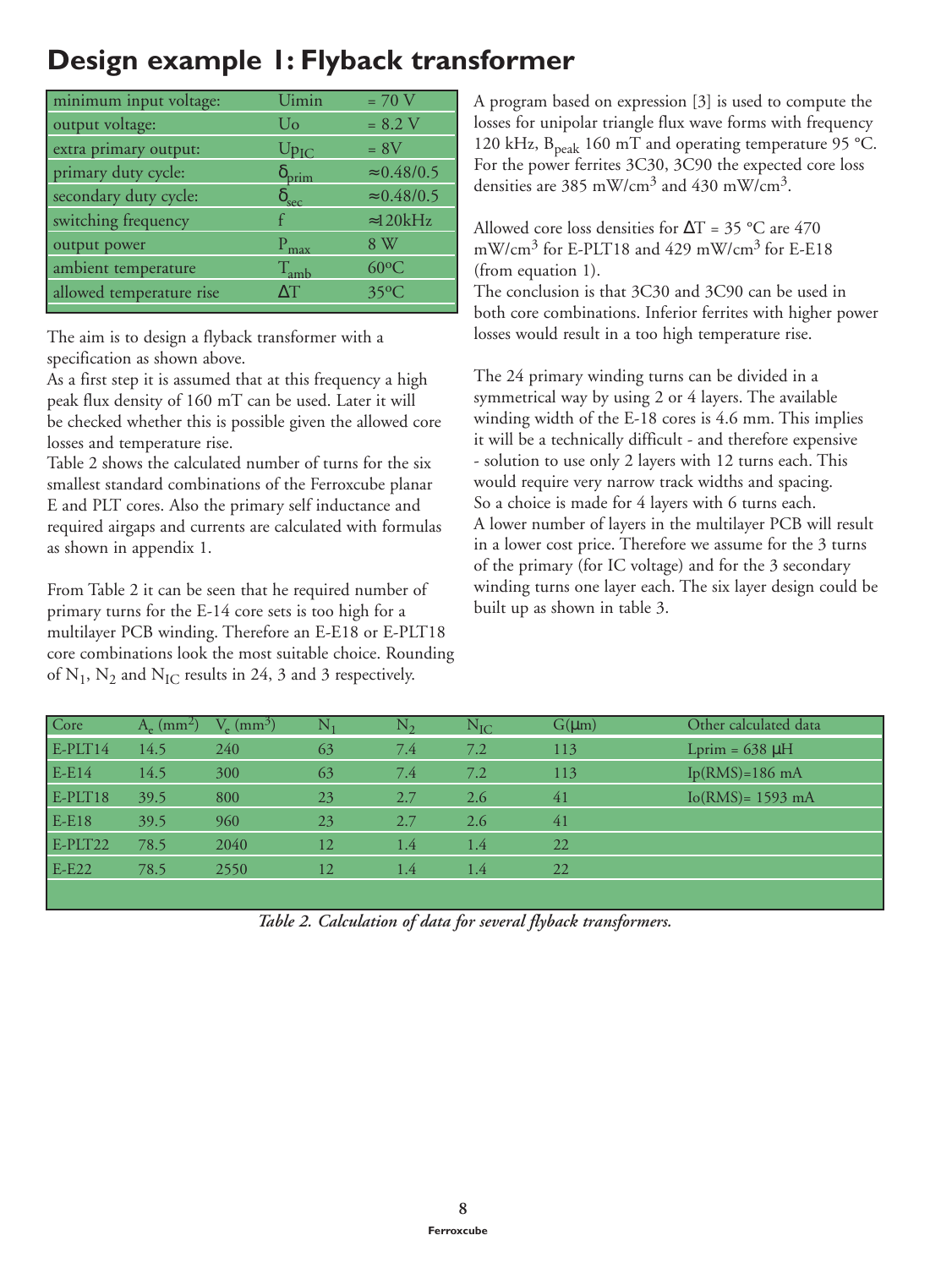Depending on the heat generated by the currents the choice can be made between 35 or 70 µm copper layers. Between primary and secondary layers a distance of 400 µm is required for the mains insulation. An E-PLT 18 combination has a minimum winding window of 1.8.mm. This is sufficient for the 35 µm layer design which results in a PCB thickness of about 1710 µm.

To achieve a economic design we assumed a spacing of 300 µm between the tracks. Calculating the track width for the secondary winding with [5] returns 1.06 mm, inclusive mains insulation.

Looking in fig 2. and using the calculated (see table 2) secondary RMS current of 1.6 A, results in a temperature rise of 25 °C for the 35 µm layers and approx. 7 °C for the 70 um design.

The temperature rise caused by the winding loss is allowed to be about half the total temperature rise, in this case 17.5 °C. Clearly the 35 µm layers will give a too large temperature rise for an RMS current of 1.6 A and the 70 µm layers will have to be used.

The track widths for the primary winding turns can be calculated with [5] and will be approx. 416 µm. This track width will cause hardly any temperature rise by the primary RMS current of 0.24 A.

Because the frequency is 120 kHz, 2 °C extra temperature rise of the PCB is expected compared to the DC current situation. The total temperature rise of the PCB caused by the currents only will remain below 10 °C.

This design with 6 layers of 70 µm Cu tracks should function within its specification. The nominal thickness of the PCB will be about 1920 µm which means that a standard planar E-PLT18 combination cannot be used. The standard E-E18 combination with a winding window of 3.6 mm is usable. However its winding window is excessive, so a customized core shape with a winding window of approximately 2 mm would be a more elegant solution.

Measurements on a comparable design with an E-E core combination in 3C90 material showed a total temperature rise of 28 °C. This is in line with a calculated contribution of 17.5 °C temperature rise from the core losses and 10 °C caused by winding losses.

The coupling between primary and secondary is good because the leakage inductance turns out to be only 0.6 % of the primary inductance.

| Layers       | <b>Turns</b> | $35 \mu m$   | $70 \mu m$   |
|--------------|--------------|--------------|--------------|
|              |              |              |              |
| solder mask  |              | $50 \mu m$   | $50 \mu m$   |
| primary      | 6            | $35 \mu m$   | $70 \mu m$   |
| insulation   |              | $200 \mu m$  | $200 \mu m$  |
| primary      | 6            | $35 \mu m$   | $70 \mu m$   |
| insulation   |              | $200 \mu m$  | $200 \mu m$  |
| primary IC   | 3            | $35 \mu m$   | $70 \mu m$   |
| insulation   |              | $400 \mu m$  | $400 \mu m$  |
| secondary    | 3            | $35 \mu m$   | $70 \mu m$   |
| insulation   |              | $400 \mu m$  | $400 \mu m$  |
| primary      | 6            | $35 \mu m$   | $70 \mu m$   |
| insulation   |              | $200 \mu m$  | $200 \mu m$  |
| primary      | 6            | $35 \mu m$   | $70 \mu m$   |
| solder mask  |              | $50 \mu m$   | $50 \mu m$   |
|              |              |              |              |
| <b>TOTAL</b> |              | $1710 \mu m$ | $1920 \mu m$ |
|              |              |              |              |

*Table 3. Example of a six layers design*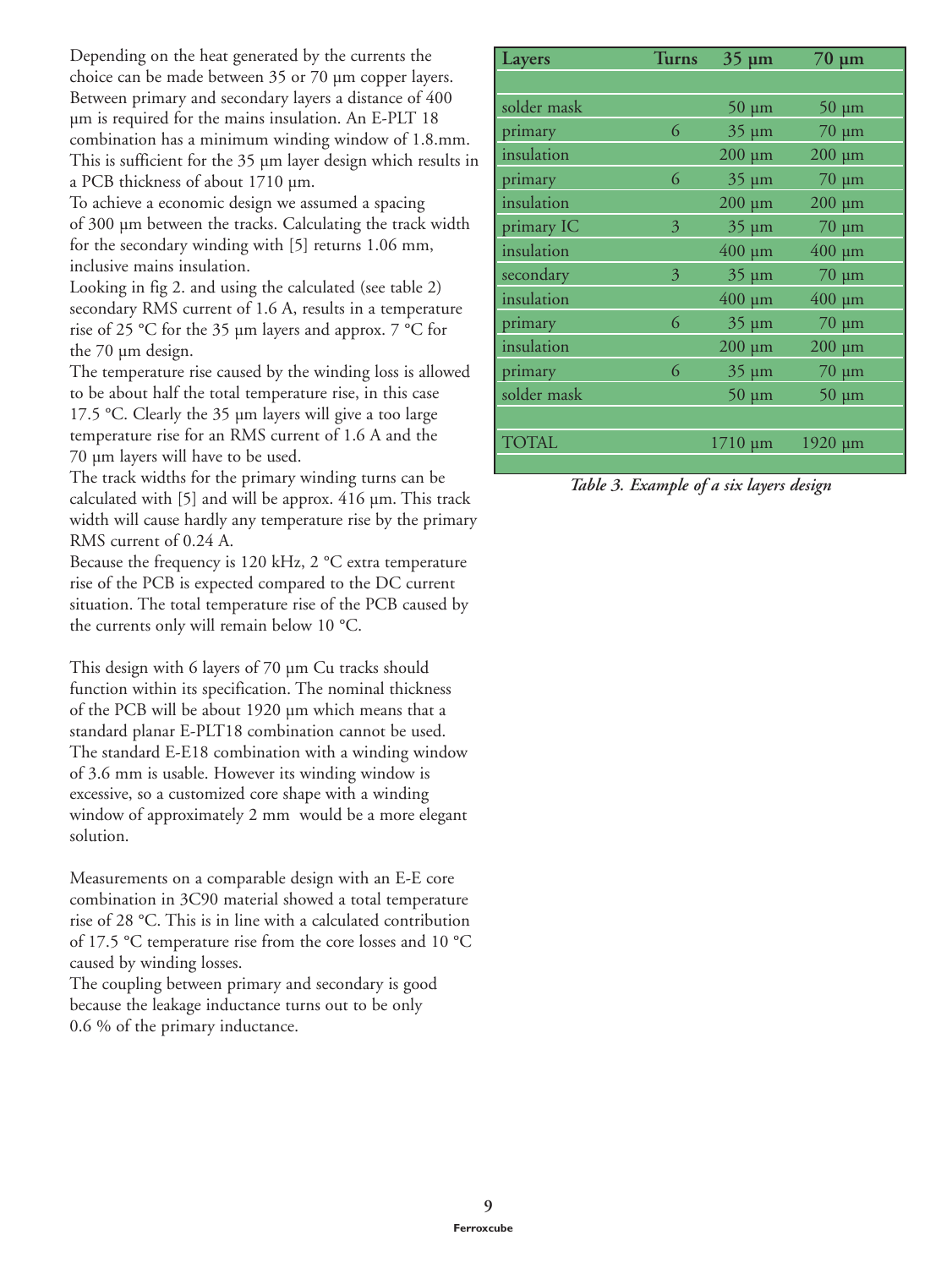## **Design example 2: Forward transformer**

| input and output voltages: | 48 V       | 5 V              |
|----------------------------|------------|------------------|
|                            | 48 V       | 3.3V             |
|                            | 24 V       | 5 V              |
|                            | 24 V       | 3.3V             |
| output power:              | Pmax       | $\approx$ 18 W   |
| duty cycle:                | δ          | $\approx 0.46$   |
| switching frequency        | £          | $\approx$ 500kHz |
| ambient temperature        | $T_{amb}$  | $=40^{\circ}C$   |
| allowed temperature rise   | $\Delta T$ | $=50^{\circ}$ C  |
|                            |            |                  |

Here the aim is to design a forward transformer with the possibility to choose from 4 transformation ratios which are often used in low power DC-DC converters. The specification is shown above.

The first step is to check whether the smallest core combinations of the standard planar E core range, the E-PLT14 and E-E14, are suitable for this application. Using [2] to calculate the allowed core loss density for a temperature rise of 50 °C results in 1095 mW/cm<sup>3</sup> and 1225 mW/cm<sup>3</sup> for the E-E and E-PLT 14 combinations. With formula [3] the core loss density is calculated for unipolar triangle flux wave forms with a frequency of 500 kHz and several peak flux densities. It turns out that peak flux densities of about 100 mT will result in losses lower than the allowed core loss densities calculated with [2].

The calculation of the winding turns and effective currents is done with the formulas given in appendix 1. Using a peak flux density of 100 mT, together with the specified data as input for the calculation, it turns out that at a frequency of 530 kHz the E-E14 or the E-PLT14 are usable core combinations with a reasonable number of turns .The results of the calculations are shown in table 4.

A final check of the core loss density at the operating temperature of 100 °C for the applied flux density wave shapes at 530 kHz gives for 3F3 1030 mW/cm3 and for 3F4 1580 mW/cm<sup>3</sup>. Clearly 3F3 is the best option The temperature rise induced in the E-PLT14 is given by:

(calculated loss density 3F3/allowed loss density) . <sup>½</sup>∆<sup>T</sup>  $= (1030/1225)$ .  $25^{\circ}$ C = 21  $^{\circ}$ C.

For the E-E14 combination this would be 23.5 °C. For the primary side 7 or 14 turns are required, depending on the input voltage. For a conventional forward transformer the same number of turns is necessary for the demagnetizing (recovery) winding. To make it possible to use 7 or 14 primary turns and the same number of turns for the demagnetizing winding, 4 layers with each 7 turns are chosen. When 7 primary and demagnetizing turns are needed, the turns on 2 layers are connected in parallel. This will give the additional effect that the current density in the winding tracks will be halved.

If 14 turns are necessary for the primary and demagnetizing windings, the turns in two layers are connected in series so that the effective number of turns is 14.

The available winding width for a PCB for the E 14 core is 3.65 mm. For an economic design with 300 µm spacing the track width for 7 turns per layer is 178 µm.

The copper layer thickness should be 70 µm because for the 24 V input the effective primary current is about 1.09 A. This gives (see fig. 2) in an effective track width of 356 µm (double because of parallel connection for 7 winding turns) a temperature rise of 15 °C The 48 V input will result in an effective current of about 0.54 A. This will give in a track width of 178 µm (14 winding turns connected in series) a winding loss contribution to the temperature rise of approx. 14 °C.

| Core      | Vin  | <b>Vout</b>    | $N_1$ | $\rm N_2$ | Lprim     | Io(RMS) | Imag | Ip(RMS) |
|-----------|------|----------------|-------|-----------|-----------|---------|------|---------|
|           |      |                |       |           | $(\mu H)$ | (mA)    | (mA) | (mA)    |
| $E-PLT14$ | 48 V | 5V             | 14    | 3.2       | 690       | 2441    | 60   | 543     |
|           | 48 V | 3.3V           | 14    | 2.1       | 690       | 3699    | 60   | 548     |
|           | 24 V | 5V             | 7     | 3.2       | 172       | 2441    | 121  | 1087    |
|           | 24 V | 3.3V           | 7     | 2.1       | 172       | 3699    | 121  | 1097    |
|           |      |                |       |           |           |         |      |         |
| $E-E14$   | 48 V | 5 <sub>V</sub> | 14    | 3.2       | 855       | 2441    | 48   | 539     |
|           | 48 V | 3.3V           | 14    | 2.1       | 855       | 3699    | 48   | 544     |
|           | 24 V | 5V             | 7     | 3.2       | 172       | 2441    | 97   | 1079    |
|           | 24 V | 3.3V           |       | 2.1       | 172       | 3699    | 97   | 1089    |

*Table 4: Calculation of several forward transformers*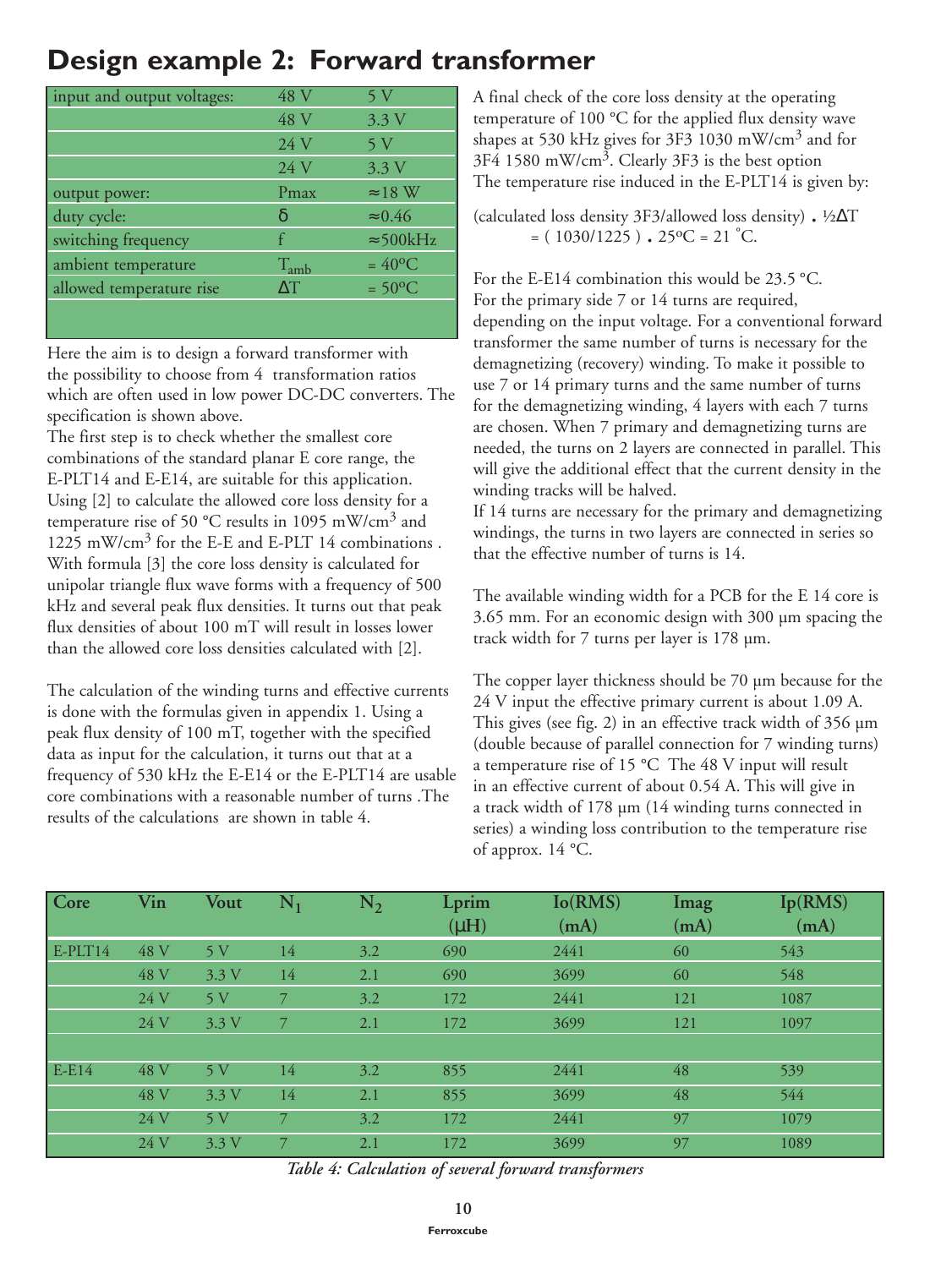The track width of 178 µm with spacings of 300 µm for 70 µm Cu thickness deviates a little from the rule of thumb (spacing and track width > 200 µm). This might give rise to somewhat higher production costs for the multilayer PCBs. The secondary winding requires 3 or 2 turns. When these turns are put in only one layer each, track widths of 810 and 1370 µm respectively result. The secondary RMS currents of 2.44 and 3.70 A induce a temperature rise of about 25 °C in the windings which is, added to the temperature rise in the primary windings, too high. In this case the best solution is to use 2 layers for both windings. When these layers with 3 turns each are connected in parallel the current density is halved. From fig 2. it can be deduced that the winding loss contribution to the temperature rise in this situation will be about 6°C. The total temperature rise of the PCB will be approximately 21 °C plus the addition caused by the AC losses. Since the frequency is 500 kHz this will be about 10 °C more, so the temperature of the PCB will increase by 31 °C.

The complete structure of the layer design is shown in table 5. At least 1 extra layer, denoted in the table as track layer, is necessary to make some interconnections.

However this would mean a total number of 9 layers, which from the manufacturing point of view is the same as 10 (the next even number).For this reason both the top and bottom layers of the PCB are used as track layers, also because it has the additional advantage that current densities in the tracks are cut in half. The tracks in these layers are connected to the tracks in the inner layer via copper plated holes and are "transporting" the in and outputs of the primary and secondary to two different sides of the PCB. Depending of how the connections of the in and outputs on the secondary and primary side are made, 4 different transformation ratios can be obtained.

The total nominal thickness of the PCB will be about 2.6 mm which is too high for the available winding window of 1.8 mm of an E-PLT14 core set combination. An E-E14 combination is suitable, however the minimum winding window of this core set is 3.6 mm which is much more than what is really required. A customized core shape with a reduced height is a better solution.

The real temperature on this PCB was measured with thermocouples under various conditions. The 24-5 volt transformation which gives rise to the highest current densities was used for the check.

First the calculated primary and secondary currents were supplied to the PCB separately as DC. The primary DC current of 1079 mA gave a temperature rise of 12.5°C, the secondary current of 2441 mA a rise of 7.5 °C. As could be expected when the two DC currents were supplied simultaneously to the PCB the temperature increase was 20°C.

The procedure has been repeated for the same RMS currents, but this time as AC at several frequencies. At 500 kHz the total temperature rise on the PCB was 32°C. The strongest increase in temperature rise caused by the AC currents (7°C) is found in the secondary windings. This is logical because the influence of the skin effect will be larger in the wider secondary windings than in the narrow primary tracks.

Finally the temperatures have been measured when the PCB was combined with the standard E-E14 core set and subjected to the operational conditions as forward transformer.

On the PCB a temperature rise of 49 °C occurred while the hot spot of the core was on the top side with a temperature rise of 53 °C.

The centre leg and outer leg showed a temperature rise of 49 °C and 51 °C respectively.

As predicted by the calculations the design is somewhat critical for the E-E core set because the temperature rise of the hot spot is 53 °C i.s.o. 50 °C. However by using a flatter (customized) E-E core set the temperatures will drop within the limits of the specification.

| Layers         | <b>Turns</b>   | $70 \mu m$   |
|----------------|----------------|--------------|
|                |                |              |
| solder mask    |                | $50 \mu m$   |
| tracks layer   |                | $70 \mu m$   |
| insulation     |                | $200 \mu m$  |
| primary demag. | 7              | $70 \mu m$   |
| insulation     |                | $200 \mu m$  |
| primary        | 7              | $70 \mu m$   |
| insulation     |                | $200 \mu m$  |
| secondary      | 3              | $70 \mu m$   |
| insulation     |                | $200 \mu m$  |
| secondary      | $\overline{2}$ | $70 \mu m$   |
| insulation     |                | $200 \mu m$  |
| secondary      | $\overline{2}$ | $70 \mu m$   |
| insulation     |                | $200 \mu m$  |
| secondary      | 3              | $70 \mu m$   |
| insulation     |                | $200 \mu m$  |
| primary        | 7              | $70 \mu m$   |
| insulation     |                | $200 \mu m$  |
| primary demag. | 7              | $70 \mu m$   |
| insulation     |                | $200 \mu m$  |
| tracks layer   |                | $70 \mu m$   |
| solder mask    |                | $50 \mu m$   |
| <b>TOTAL</b>   |                | $2600 \mu m$ |

*Table 3. Example of a 10 layers design*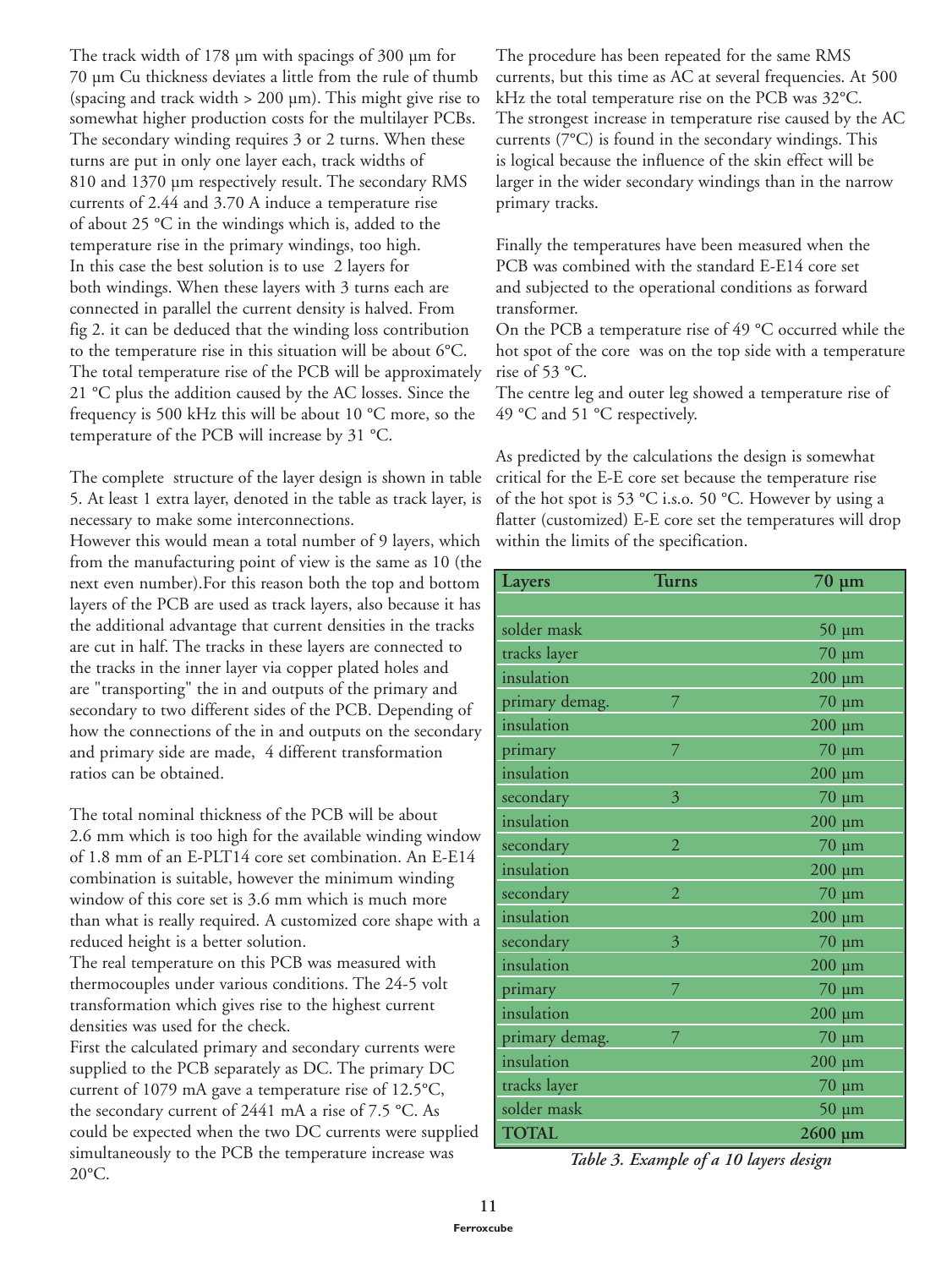#### **References**

1. Mulder S.A., 1990 Application note on the design of low profile high frequency transformers, Ferroxcube Components.

2. Mulder S.A.,1994 Loss formulas for power ferrites and their use in transformer design,Philips Components.

3. Durbaum Th, Albach M, 1995 Core losses in transformers with an arbitrary shape of the magnetizing current.1995 EPE Sevilla.

4. Brockmeyer A., 1995 Experimental Evaluation of the influence of DC premagnetization on the properties of power electronic ferrites, Aachen University of Technology

5. Ferroxcube Components technical note, 1996 25 Watt DC/DC converter using integrated Planar Magnetics.(9398 236 26011)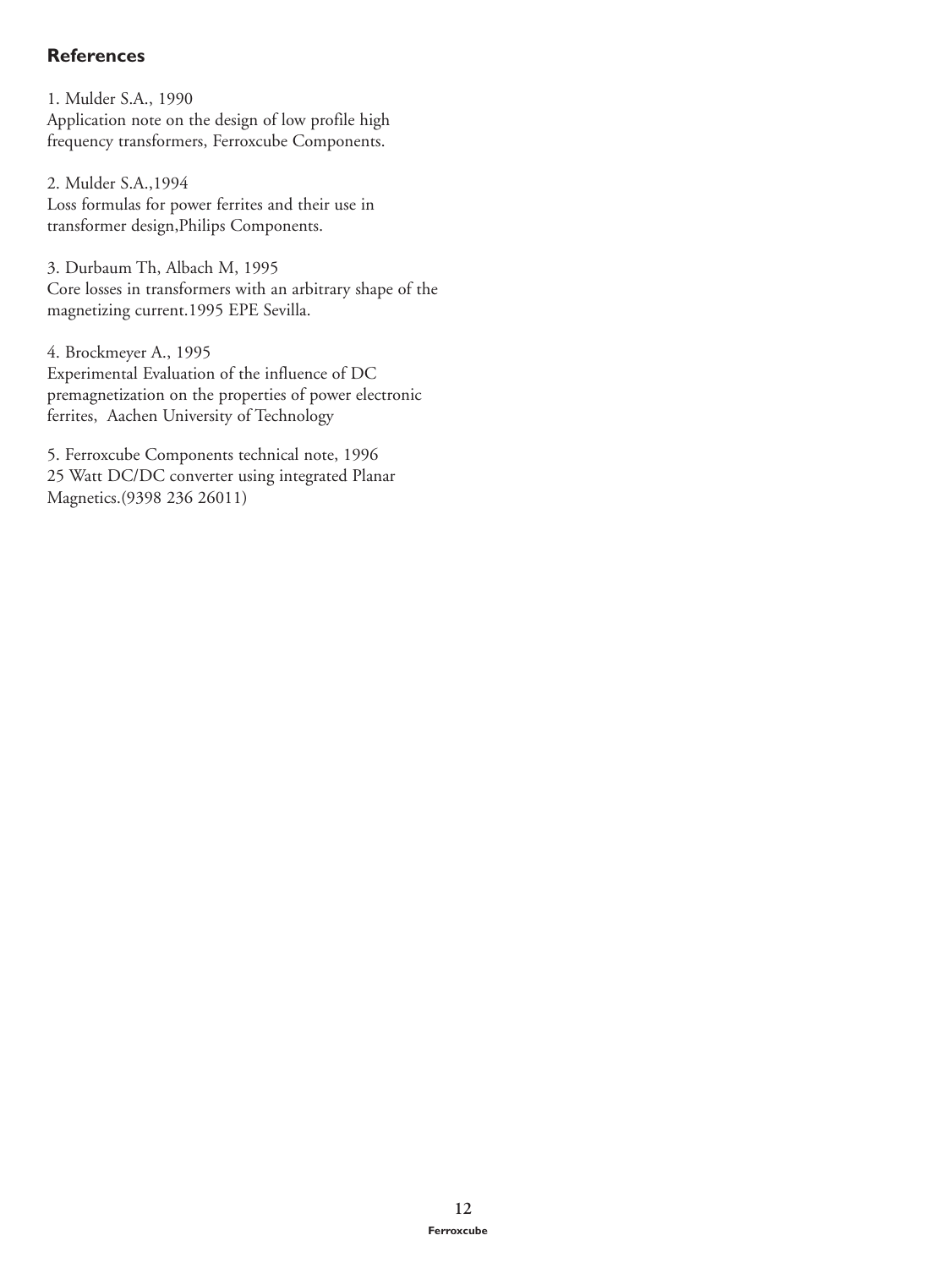# **Appendix 1: Formulas used for the calculations of the design**

|                             |          | <b>List of symbols used</b>   |                        |                |                             |
|-----------------------------|----------|-------------------------------|------------------------|----------------|-----------------------------|
|                             | Ξ        | effect. cross-sectional area  | $N_{\rm IO}$           | $=$            | windings for IC voltage     |
| $\rm B_{peak}$              | $\equiv$ | peak flux density             | $\rm P_{max}$          | $=$            | output power                |
|                             | $=$      | Switching frequency           | $U_{\text{imin}}$      | $\blacksquare$ | minimum input voltage       |
| $I_p(RMS)$ =                |          | primary rms current           | $U_0$                  | $=$            | output voltage              |
| $I_{0(RMS)} =$              |          | secondary output current      | $\cup_{\mathrm{IC}}$   | $=$            | IC voltage                  |
| $I_{mag}$                   | Ξ        | magnetizing current (forward) | δ                      | $=$            | duty cycle signal (forward) |
| $\mathcal{L}_{\text{prim}}$ | Ξ.       | primary self inductance       | $\delta_{\text{prim}}$ | $=$            | duty cycle primary signal   |
|                             | =        | effect. path length           | $\delta_{\text{sec}}$  | $=$            | duty cycle secondary signal |
| G                           | $=$      | airgap length                 | $\mu_{\rm a}$          | $=$            | amplitude permeability      |
|                             | =        | primary winding turns         | $\mu_e$                | =              | effective permeability      |
|                             | Ξ        | secondary winding turns       | $\mu_0$                |                | permeability of free space  |
|                             |          |                               |                        |                |                             |

$$
N_{l} = \frac{U_{imin} \cdot \delta_{prim}}{2 \cdot f \cdot B_{peak} \cdot A_{e}}
$$
\n
$$
N_{2} = \frac{N_{l} \cdot U_{o} \cdot \delta_{sec}}{U_{imin} \cdot \delta_{prim}}
$$
\n
$$
N_{IC} = \frac{U_{IC} \cdot N_{I}}{U_{imin}}
$$
\n
$$
L_{prim} = \frac{(U_{imin} \cdot \delta_{prim})^{2}}{2 \cdot P_{max} \cdot f}
$$
\n
$$
G = \frac{\mu_{0} \cdot N_{I}^{2} \cdot A_{e}}{L_{prim}}
$$
\n
$$
I_{o(RMS)} = \frac{P_{max}}{U_{o}} \cdot \sqrt{\frac{4}{3 \cdot \delta_{sec}}}
$$
\n
$$
I_{mag} = not applicable
$$
\n
$$
I_{p(RMS)} = \frac{U_{imin} \cdot \delta_{prim}}{f \cdot L_{prim}} \cdot \sqrt{\frac{\delta_{prim}}{3}}
$$

#### **formulas for flyback transformers formulas for forward transformers**

$$
N_{l} = \frac{U_{i\text{min}} \cdot \delta}{2 \cdot f \cdot B_{\text{peak}} \cdot A_{\text{e}}}
$$

$$
N_{2} = \frac{N_{l} \cdot U_{\text{o}}}{U_{\text{min}} \cdot \delta}
$$

$$
N_{IC} = not applicable
$$

$$
L_{\text{prim}} = \frac{\mu_0 \cdot \mu_a \cdot N_l^2 \cdot A_e}{I_e}
$$

$$
G =
$$
 not applicable

$$
I_{o(RMS)} = \frac{P_{max}}{U_o} \cdot \sqrt{\delta}
$$
  

$$
I_{mag} = \frac{U_{imin} \cdot \delta}{f \cdot L_{prim}}
$$
  

$$
I_{p(RMS)} = \frac{I_{o(RMS)}}{r} + \frac{I_{mag}}{2} \cdot \sqrt{\delta}
$$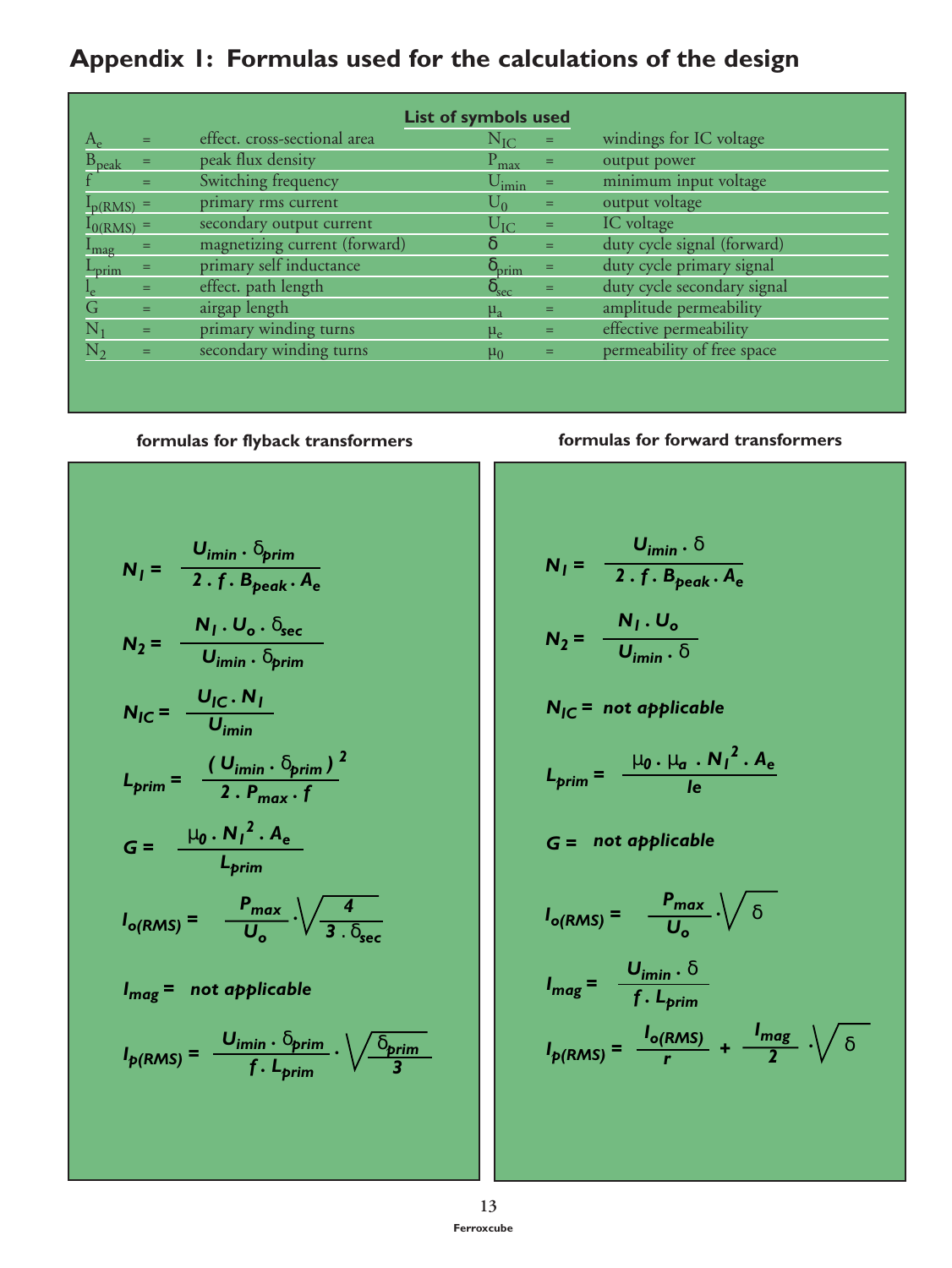